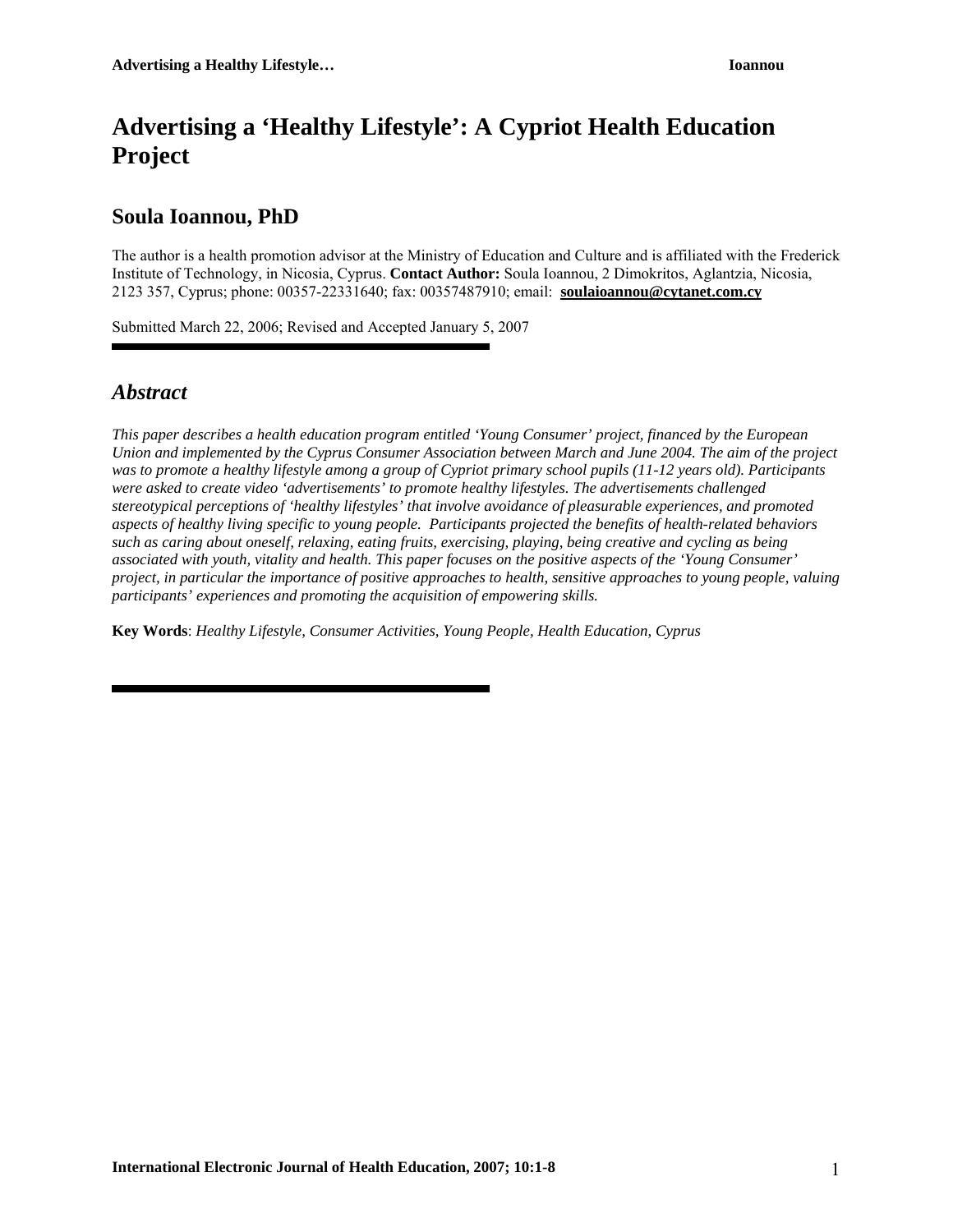## **Introduction**

**T**he idea of 'healthy lifestyle' is a dominant force in disease prevention and health promotion. It is considered a significant factor in the adoption of both 'health-impairing habits' and 'health-protective behaviors and is generally recognized as being centered on four areas of personal behavior: smoking; food intake; alcohol consumption; and participation in physical activity. $1, 2$ 

These four areas are classified within the lifestyle field of health promotion as health-related behaviors and tend to be presented as the key elements in preventing disease and improving health. Yet, as Gottlieb and Green<sup>3</sup> stressed, 'these health practices *may be health-related but they are not necessarily health directed'* (p.104). An individual's attendance at a gym, for example, may be more directed by aesthetic considerations of body image than by health imperatives.

Health-related behaviors can also be seen as 'consumer' activities in the sense that they are charged with symbolic meanings through the marketing and advertising businesses.  $4.5$  The term 'consumer' is used here in accordance with the notion of 'consumer culture' as a theoretical orientation. It focuses on the symbolic manifestation of a 'way of life' through commercial products and activities, 6-8 developing a sense of the 'owner/consumer'. 9 Participation in sporting activities, for instance, is found to be related with 'the ideal of being a self-responsible agent'  $(p.66)$ ,  $^{10}$ drinking beer with masculinity,  $11, 12$  and smoking with being 'tough', 'sexy' and 'cool'.<sup>13-15</sup> Healthrelated behaviours can be classified as consumer activities alongside many other lifestyle activities, such as choices in clothing or make and model of car, through which an individual can express a way of living and thereby a sense of identity. 6

This paper presents a health education program entitled 'Young Consumer' project, which links two classifications of lifestyle activities as health-related *and* as consumer-related. The aim of the project was to promote healthy living not as a means of preventing disease, but as a broader, consumerorientated, day-to-day concept through which young people could express their lifestyles. The project was carried out among Cypriot adolescents (11-12 years old) in Nicosia.

The consumer perspective of health-related behaviors is of particular importance for young Cypriots. They

inhabit in a country that has experienced vast economic and consumer development over the last 30 years. The appearance of specially designed shopping centers, introduction of fast-food chains like Macdonald's, Pizza Hut and Kenny Rogers, growth of multinational businesses, access to new technologies such as the internet and e-mail and diversification of products available to consumers are features of the urban development of Nicosia in recent years. The project may also have relevance for young people living in similarly developing or developed countries.

Youth is recognized as a period in person's life in which he or she begins to construct a sense of identity and establish a personal 'style' through the acquisition and use of disparate consumer items, such as clothing, footwear, popular music and sporting activity.<sup>10, 16, 17</sup> Young people have also been found to identify closely with different types of alcoholic drinks<sup>11, 12</sup>, fast-food chains<sup>18, 19</sup>, sports and the 'fitness industry'<sup>6</sup> and smoking campaigns $^{13}$  as a means of projecting their individuality.

The 'Young Consumer' project was particularly successful in tapping into the creative and critical abilities of young people. Project participants had the opportunity to think and act beyond the conventional, mechanistic, biomedical perspective of healthy living to associate healthy choices with being young and represent them as being enjoyable. The aims, procedures and outcomes of the 'Young Consumer' project are presented in this paper. The value of the project with respect to health education by focusing on four specific features: positive approaches to health; sensitive approaches to young people; focusing on the participants' experiences; and promoting the acquisition of empowering skills will be discussed.

*Description of the 'Young Consumer' Project*  The 'Young Consumer' project was supported by €5000 funding from the European Union and was organized by the Cyprus Consumer Association. The Cypriot Ministry of Education and Culture, the film studio 'Weaving Mill' and the Cyprus Consumer Association also made contributions, with the Ministry of Education and Culture and 'Weaving Mill' being the main supporters and partners. The project involved participation from 20 pupils (aged 11-12 years) and four teachers from four primary schools. The project ran from April-June 2003.

### *Aim of the project*

The aim of the project was to promote healthy living to a group of young Cypriots by associating it with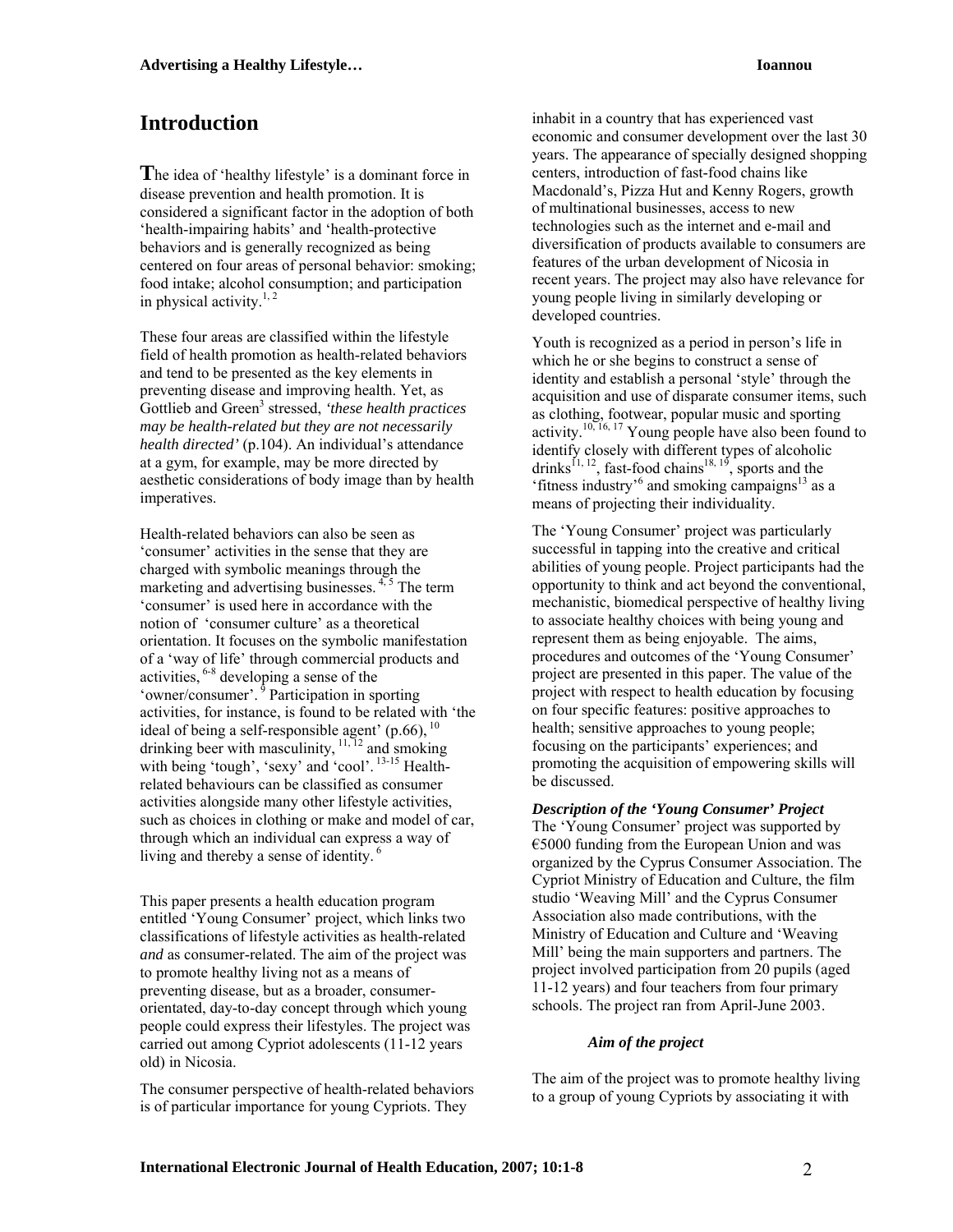youth and enjoyment. The main task of the project was the development of video advertisements by the participants which promoted healthy lifestyles as enjoyable sets of activities. The learning objectives of the project were to:

- recognize that advertising and marketing have a strong influence on people's health-related choices and behaviors;
- share experiences and views regarding the concept of health and healthy lifestyle;
- develop a video advertisement that promotes a healthy lifestyle.

## **Methods**

### *Announcement – Initial Competition*

Information about the project was distributed to all primary schools in the Nicosia district (103 schools) through regular mail. Each school was invited to encourage a group of five students and a teacher to participate in a competition which involved studying an advertisement chosen by the group and discussing the message it contained. Submitted assignments from the groups were graded according to three criteria: consideration of techniques used in the advertisement to make the message more powerful; uncovering hidden messages and showing appreciation of how the language used in advertising may be misleading; and the overall quality of the submission.

Four primary schools were selected for participation through this process. Three schools were in urban areas of Nicosia and one was rural. Participants of all groups were Greek-Cypriots aged 11-12 years. The project leaders did not seek further personal, demographic or social details from participants (such as family history of diseases and parents' income) in order to ensure a non-threatening ambience.

### *Filming Workshop*

The four groups attended a half-day filming workshop on 21 May 2003. The workshop consisted of three parts.

### **1. Activities concerning different kinds of advertisements.**

Participants examined audiovisual and printed advertisements in this part of the workshop. They classified advertisements as 'youngish' or 'nonyoungish' and as stimulating or not, offering justification for their preferences and commenting on

the main features of some of the advertisements. They also identified the target populations of the advertisements. The last few seconds of audiovisual advertisements were omitted, and participants were asked to guess what was being advertised. Through these activities, participants had the opportunity to recognize how consumer products and services are connected to different lifestyles and personal identities. They also realized that the emphasis was not on the material value of the product being advertised, but rather on the cultural image of the product being projected as promoting a desirable selfand/or lifestyle image.

### **2. Activities concerning health-related issues.**

In this part of the workshop, the young people were encouraged to share their views and experiences on the concepts of health and healthy lifestyle. The ultimate goal was to move teachers and pupils from a mechanistic, biomedical orientation towards recognizing interconnected dimensions of health, such as social, spiritual and emotional elements. All participants were encouraged to share their day-today experiences to help them understand health as a life resource, and not just as the absence of disease. Activities such as making friends, going on holidays, having a good time with their family, relaxing and expressing opinions were classified as healthpromoting behaviors.

#### **3. Presentation of the main guidelines for the filming production.**

In the final part of the workshop, each group was asked to produce a scenario for an advertisement to promote a positive health message suitable for several audiences. Groups were presented with the main criteria for the advertisement: promote a healthy lifestyle; project a healthy lifestyle as 'youngish', enjoyable and positive, rather than being boring and dominated by instructions about 'you must not…'; approach health-related behaviors through a positive perspective; and address different dimensions of health (social, spiritual, emotional, physical etc).

### *Preparing the 'Advertisement'*

The groups were given 18 days to complete the development of the 'advertisement'. During this period, they could receive help and guidance through e-mails and visits from the project leaders. The film director was responsible for video recording the advertisement, film editing and conversion to digital format.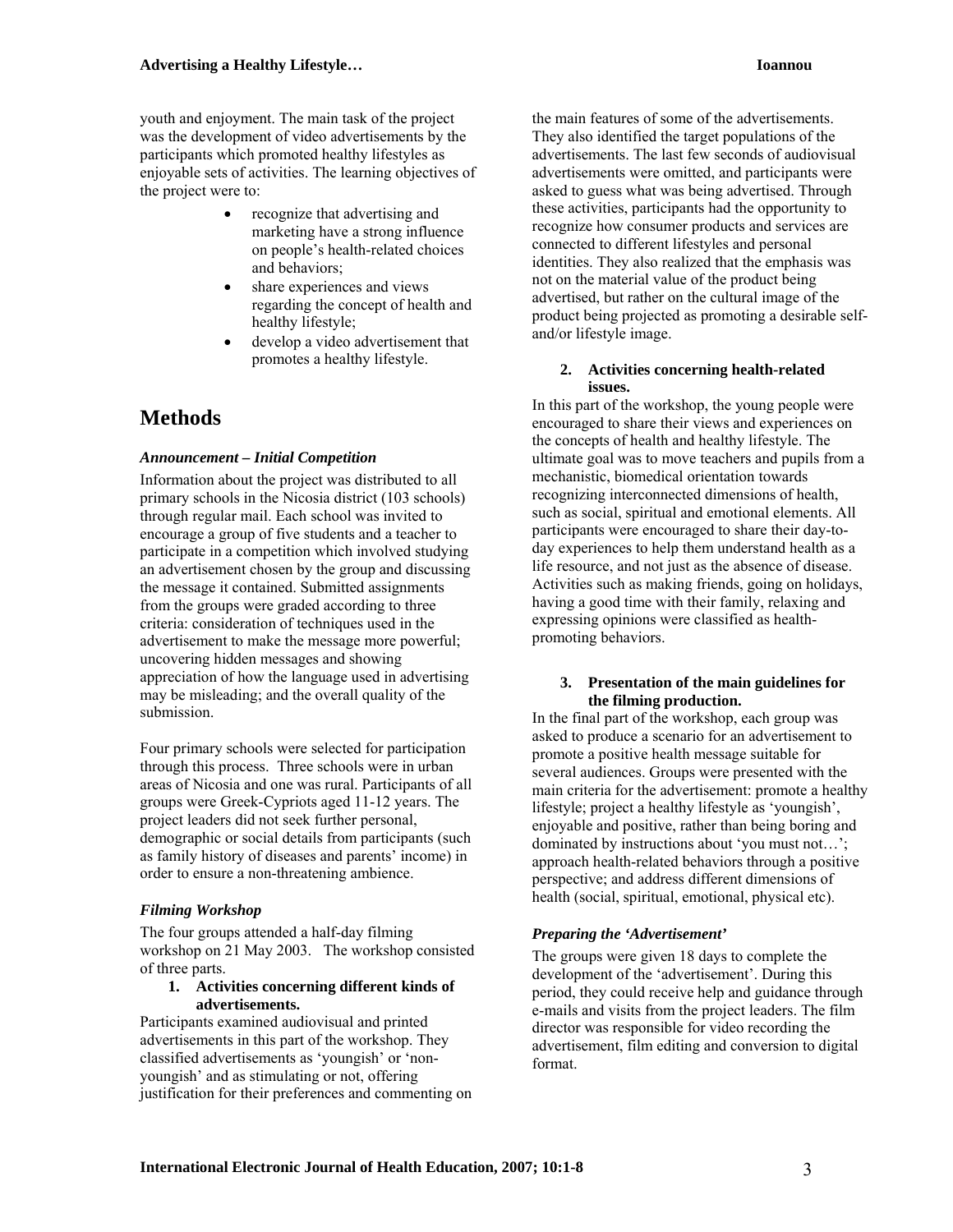### *Presenting the Advertisements*

The four advertisements were presented to invited guests on 20 June 2003. Gifts and diplomas were offered to the teachers and pupils who participated in the project and the audience toasted their achievements with fruit juices. The films were then aired on national TV on 27 June and were shown to each of the selected schools in special events during the following school year.

### **Results**

All four groups managed to produce an advertisement which promoted a healthy lifestyle as an enjoyable, 'youthful' way of living. The selected themes sedentary life, fruit consumption and leisure time physical activity – are important concerns for Cypriot adolescents.  $20, \frac{21}{1}$ The selection of these topics areas was partly based on their potential for creative presentation to young people in short films. The four film advertisements are described below.

### *School A*

The first film aimed at promoting an active lifestyle. Two groups – the greens and the reds – were featured. The greens preferred to follow a sedentary lifestyle (such as coming to school by car, sitting and talking on the mobile telephone during recess). The reds followed an active lifestyle (coming to school by bicycle or on foot, playing, dancing). After a basketball match, the reds encourage the greens to follow their lifestyle.

### *School B*

This group presented a teenage birthday party that featured a selection of fruits. The party guests listened to music with fruits, danced with fruits and ate a birthday cake made with fruits. The aim was to promote fruit eating as a youthful, lively and enjoyable activity. The impression given was that fruits were a vital part of a successful teenage party.

### *School C*

The third short film aimed at promoting 'sports for all'. Young people were encouraged through the film to take up a sport as a hobby. The sooner young people took up a sport, the film emphasized, the better it was for their future. Early adoption of a sport was not encouraged as a means of becoming a famous athlete, but as a way of having fun and developing a hobby that young people could take with them into adulthood.

### *School D*

The fourth film dealt with the concept of health as defined and understood by the group. The students constructed short theatrical scenes which emphasized that the most important verbs - eat, love, relax, care and play - were associated with health. At the end, all participants created a puzzle with these verbs and in the middle of the puzzle the verb 'live'  $(Z\Omega)$  was written.

 Participants, both teachers and pupils, expressed positive responses about their experiences in the project. The teachers were very supportive throughout, expressing their appreciation orally and in writing to the project leaders. The young participants were asked to report their views through a short questionnaire that was distributed at the end of the filming workshop for return during the 20 June presentation. It consisted of one open-ended question ('Please write down your opinion about the project'), to which all expressed excitement about their participation. Examples of responses include: '*It was the best experience I ever had in school*'; '*It was sheer joy*'; '*We were so happy'; 'I had never been given the chance to create a TV advertisement… It is something that we watch daily'.*

The student participants valued the opportunities the project gave them to focus on their experiences and opinions and to use their imagination and creativity. Teachers and project leaders acted as facilitators, supporting them to exchange ideas and produce their own short films.

Some participants remarked that the project encouraged them to think seriously and critically about the role of advertisements in influencing people's choices. Their comments included: *'I liked it when we discussed how an advertisement persuaded us to purchase a product. It is not always the product, but the style of the people that advertise the product that most of the times influence a young person';* '*The filming workshop was full of questions regarding advertisements… why women, why a handsome man, why young people, why famous people? All these questions made me think…' ; ' A Healthy lifestyle can be cool.'*

Overall, the project leaders did not face any significant problems in planning and implementing the project. All activities were carried out smoothly. There was a minor problem in relation to the time devoted for each activity, with the period allocated for the development of the idea/scenario for each school being relatively short at one week; this was insufficient to allow the ideas to reach full maturity.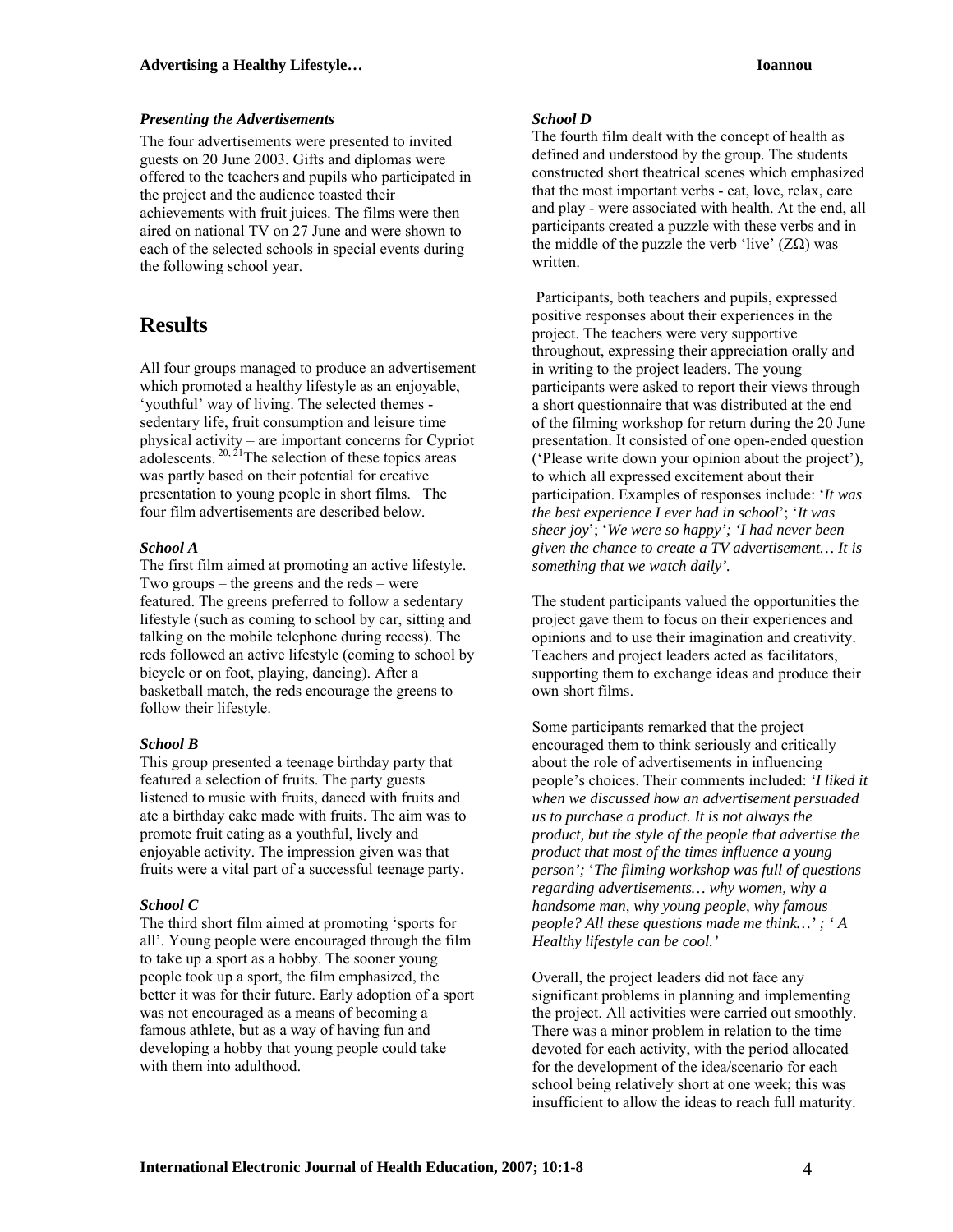Despite the time constraints, however, all planned activities were completed and significant results were achieved.

## **Discussion**

Health promotion aims to empower individuals to select the 'X,' which is healthy, and reject the 'Y', which is unhealthy. It emphasizes individuals' capacity to act 'rationally', 'logically' and in an 'informed' way to select healthy options. The question is whether participants in the 'Young Consumer' project will now follow a healthy lifestyle. The impact of the project on participants' health-related choices and behaviors cannot be empirically tested due to the project's short duration. Certain features of the project, which are discussed in this section, are nevertheless regarded as valuable strengths in a health-education project targeting young people.

### *Approaching Health-related Behaviors Positively*

'Conventional' health education tends to view people's lifestyles as the key element in preventing disease or securing health.<sup>22</sup> 'Well-being' is regarded as an outcome of the absence of disease, which is considered to equate with good health. Within this framework, people are encouraged to follow certain lifestyle activities and avoid others to protect themselves from disease.

Health in the context of health promotion is approached more positively. It is regarded not as 'an absence of disease', but as a 'resource of life'.<sup>23</sup> Health enables the individual to live and enjoy life, rather than merely to guarantee the absence of disease.

The 'Young Consumer' project promoted positive healthy lifestyles by encouraging young participants to produce an 'advertisement' in which healthy activities were depicted as enjoyable day-to-day actions rather than protective measures against disease. None of the advertisements produced by the project teams depicted avoidance of disease as the reason for young people to follow a healthy lifestyle. Eating fruits, playing, dancing, talking to friends, trying a sport or taking up a hobby were presented as stimulating activities associated with being young and being worthy of adoption by young people.

### *Targeting Youth with Sensitivity*

'Youth', in the context of health promotion, is regarded as a key time in which many people experiment with behaviors that may be detrimental to

their health.<sup>17, 24-26</sup> It is believed that many 'unhealthy' habits evident in young people can become established during their early years and may predispose to patterns of illness in adulthood.<sup>27, 28</sup> Young people are therefore of great interest to health promotion. They are also of great interest to the producers, promoters and retailers of consumer goods.<sup>6, 15, 29-32</sup> Consumer items such as clothing, footwear, popular music and sporting activities promote a sense of identity, and establishing a 'style' appears to represent a very important aspect of young people's lives in consumer-orientated societies.  $6, 8, 1$ 21

While the 'Young Consumer' project focused on the importance of promoting a healthy lifestyle to young people, it did not adopt a strict health-promotion orientation. The project offered participants an opportunity to share their views about the significance of health-related activities/products as items of consumption in constructing self- and/or lifestyle images. The project recognized that healthrelated behaviors should be considered among other leisure activities and consumption patterns in young people's personal lives. This orientation reflects sensitivity to and understanding of the importance of young people's everyday life, and explains why health-damaging behaviors (such as smoking) were not selected by participants as topics for their films, although it could be argued, of course, that all four films are anti-smoking 'advertisements', since they promote a youthful lifestyle associated with eating fruits, taking part in physical activity, making friends and being happy, with smoking nowhere to be seen!

### *Starting from the Participants' Views*

Isolated interventions which are perceived by people they target to with little relevance to their lives are weak health promotion interventions.<sup>33, 34</sup> To be responsive and relevant to people's needs, health promotion interventions should be grounded in what young people say and how they frame their actions. $22$ , 23, 35, 36 As the WHO notes: *'Unless the individual sees some match between their self-definition and the attributes/behaviors portrayed, he/she will see interventions as irrelevant to them personally*   $(p.34)^{2.22}$ 

The 'Young Consumer' project applied this principle by focusing its energies on young people's interpretations of a healthy lifestyle in relation to their day-to-day lives. The project gave participants the opportunity to elaborate their perceptions of health and health-related behaviors. The decision on which health-related activities to include in their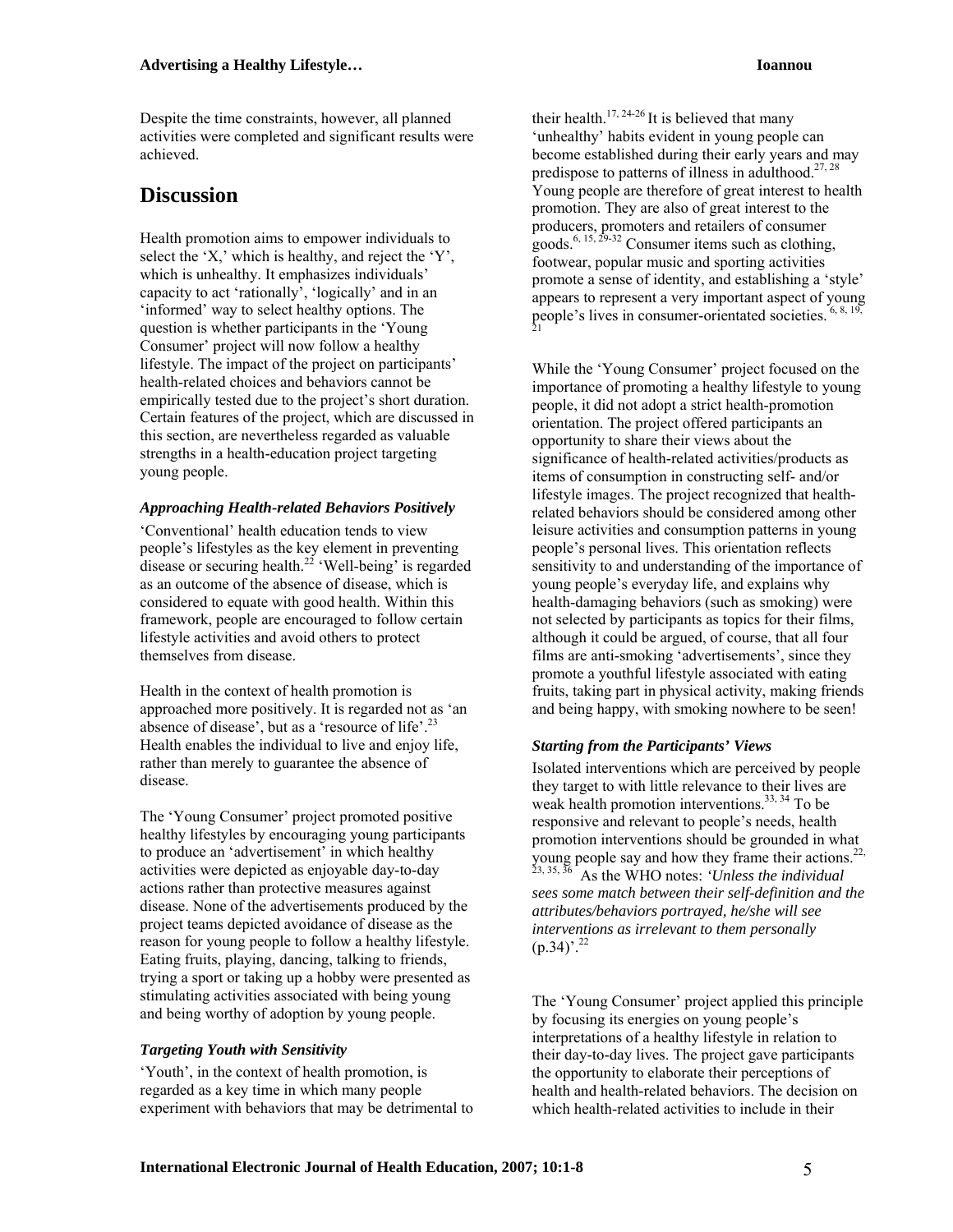'advertisements' was theirs alone, and they all chose to focus on activities which featured healthy lifestyles within the context of everyday routines. As was described above, participants expressed satisfaction about their opinions being taken seriously. By concentrating on the young participants' meaningmaking process and their day-to-day experiences, the project managed to smoothly interconnect health with a youthful lifestyle.

### *Reinforcing the Acquisition of Empowering Skills*

Health promotion aspirations are about facilitating healthy choices by providing people with empowering competences.<sup>37</sup> 'Giving a voice' to young people in relation to health and health behaviours is critical in 'facilitating' rather than 'coercing' a healthy choice by providing people with empowering skills and support.<sup>16, 26</sup> As stated by Tones22 *'the main modus operandi of health promotion is one of enabling not coercing; the focus should be on co-operation rather than on compliance'.* (p. 34) Health promotion is predicated on the potential capacity of individuals to be empowered towards a healthy choice, a position which acknowledges a degree of agency for the individuals involved.<sup>38-41</sup>

Recognising the empowering capacities of young people is of particular importance in Cyprus. The common perception in the country is of young people as passive consumers who are more vulnerable and more inclined to the vagaries of fashion than adults.<sup>42</sup> The culture of compliance remains dominant in the development of health education projects in Cyprus, with few attempts to give a voice to young Cypriots, who consequently become marginalized. Young people are often 'faceless', presented merely as numerical data, empty vessels to be 'filled up' with health advice such as 'don't smoke, don't dare to try drugs because you will become addicted, don't drink and don't eat that but do eat this'. TV programmes that cast a critical perspective on young people's health-related behaviours are very rare, and the lay press deals with health in a very conventional way by highlighting, for example, the problem of obese children as an artefact of Cypriot culture.

The 'Young Consumer' project attempted to reinforce the capacity of young people to act intentionally and to choose certain forms of consumption (within restrictions). It focused on the participants' viewpoints and experiences. Participants were stimulated to critically discuss prevailing images and social stereotypes projected through advertising. Everyone had the opportunity to share their opinions about the role of advertisements in

their lives. The filming workshop did not view the young participants as passive 'victims' of advertising, but rather saw them as reflective individuals; the workshop built on the abilities, imagination and agency of young people. As a consequence, participants remarked on how the project enabled them to recognise the persuasive power of advertising.

### *Conclusions*

The main task of the project, described in this paper, was the development of an advertisement that would project health-related behaviours as a stylish and enjoyable lifestyle for young people. Participants exhibited healthy behaviours such as caring for others, relaxing, eating fruits, exercising, playing, creating and going to school by bicycle. Their motivation for this was not to protect themselves from disease, but to develop a means of living happily as young people. The paper has discussed the significance of the project, which was predicated on young people's experiences and meaning-making processes. The process of finalizing the project allowed space for critical and reflective thinking on health education interventions for young people below.

Health education interventions need to acknowledge symbiotic relationship with the experiences and meaning-making processes of young people as a target population. They should be focused on the way young people interpret and experience events and situations in relation to health-related behaviors. An approach like this plays down the role of health educator as an 'expert' in young people's lives and seeks to incorporate and acknowledge the voices, perceptions and perspectives of young people whose life and health is at stake.

A starting point for health promotion interventions is to ask the target population to reflect on themes or issues related to their day-to-day lives. In the 'Young Consumer' project, young people's voices and everyday lives were central. Participants were asked to use their imagination and creative skills in developing the advertisement, enabling them to explore and discuss their opinions, ideas and experiences and increasing their critical consciousness about consumer mechanisms that underlie personal experience in relation to health. This approach is based on the assertion that *'health promotion's primary concern should be with helping people to gain control over their lives and their*   $health' (p.3).<sup>43</sup>$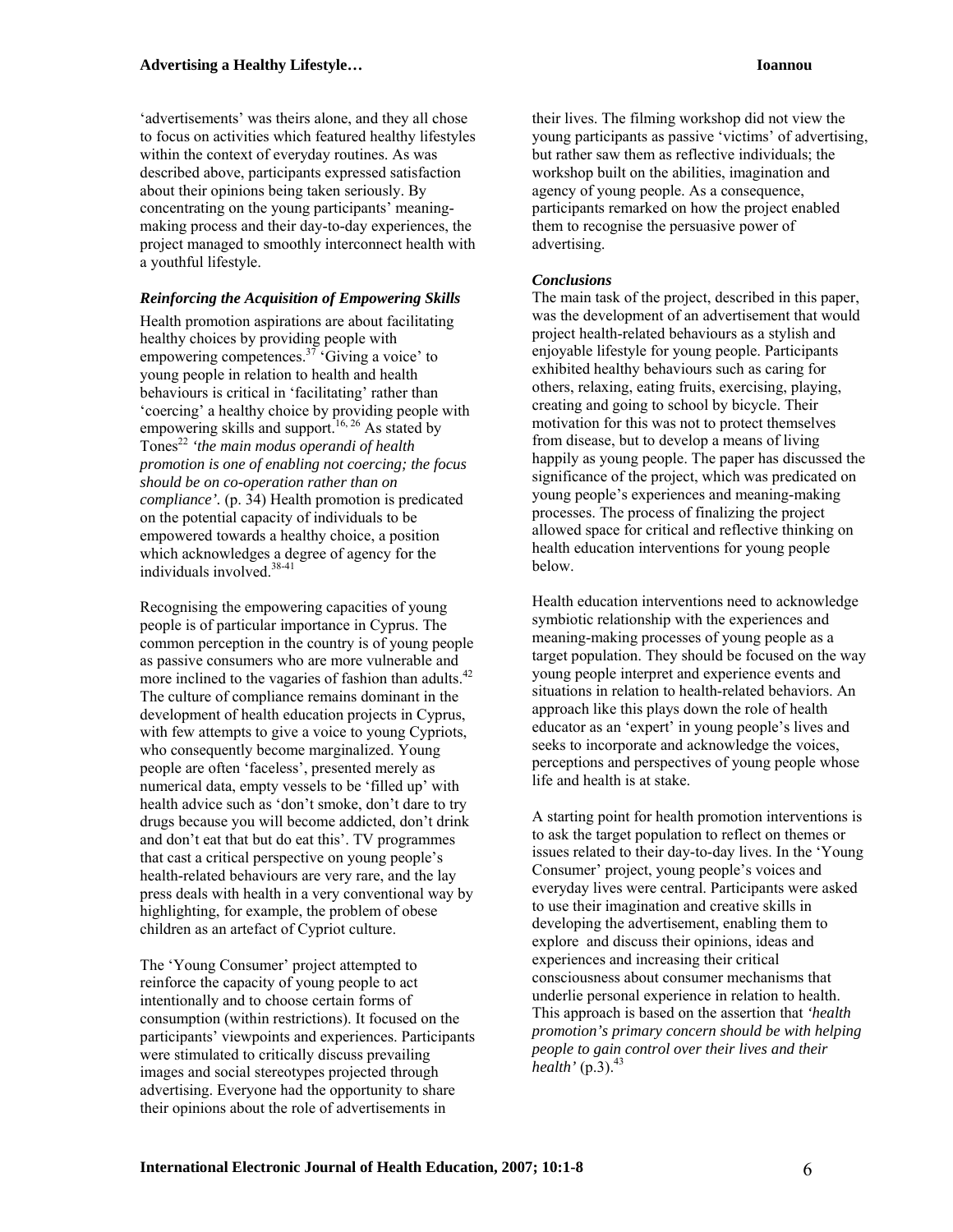### **References**

- 1. Conner M, Norman P. Predicting Health Behaviour. Philadelphia: Open University Press; 1996
- 2. Ewles L, Simnett I. Promoting Health: A Practical Guide. London: Scutari Press; 1995
- 3. Gottlieb NH, Green LW. (1984). Life events, social network, life-style and health: an analysis of the 1979 national survey of personal health practices and consequences. *Health Educ Quart*, 1984; 11: 91-105.
- 4. Lupton D. The Imperative of Health, Public Health and the Regulated Body. London: Sage Publications; 1995.
- 5. Bunton R, Burrows R. Consumption and health in the 'epidemiological' clinic of late modern medicine. In Bunton R, Nettleton S, Burrows R eds. In: The Sociology of Health Promotion, Critical Analysis of Consumption, Lifestyle and Risk. London: Routledge; 1995: 206-222.
- 6. Miles S. Consumerism as a Way of Life. London: Sage Publications; 1998.
- 7. Bocock R. Consumption and lifestyles. In R. Bocock and K. Thompson (Eds.), Social and Cultural Forms of Modernity. Cambridge, Oxford: Blackwell and Polity Press; 1992.
- 8. Bocock R. Consumption. London: Routledge; 1993.
- 9. Featherstone M. Consumer Culture and Postmodernism, Theory, Culture and Society. London: Sage Publications; 1991.
- 10. Rantala K, Lehtonen T-K. (2001). Dancing on the tightrope: everyday aesthetics in the practices of shopping, gym exercise and art making. *Eur J Cult Stud*, 2001; 4: 63-83.
- 11. Gough B, Edwards G. The beer talking: four lads, a carry out and the reproduction of masculinities. *Social Rev*. 1998; 46: 409-435.
- 12. Barr A. Drink. London: Bantam Press; 1995
- 13. Gray D, Amos A, Currie C. Exploring young people's perceptions of smoking images in youth magazines. *Health Educ Res*. *Theory and Practice*. 1996; 11: 215-230.
- 14. Allbutt H, Amos A, Cunningham-Burley S. The social image of smoking among young people in Scotland. *Health Educ Res*. *Theory and Practice*. 1995; 10: 443-454.
- 15. Amos A, Gray D, Currie C, Elton R. Healthy or druggy? Self-image, ideal image and smoking behaviour among young people. *Soc Sci Med.* 1997; 45: 847-858.
- 16. Barker C. Cultural Studies: Theory and Practice. London, Thousand Oak, New Delhi: Sage Publications; 2000.
- 17. Coleman J. The Nature of Adolescence. London: Routledge; 1999.
- 18. Lupton, D. Food, the Body and the Self. London: Sage Publications; 1996.
- 19. Warde, A. Eating Out: Social Differentiation, Consumption and Pleasure. Cambridge, New York: Cambridge University Press; 2000.
- 20. Savvas CS, Chadjigeorgiou Ch, Hatzis Ch, Kyriakakis M, Tsimbinos G, Tornaritis M, Kafatos A. Association of adipose tissue arachidonic acid content with BMI and overweight status in children from Cyprus and Crete. *Brit J of Nutr.* 2004; 91: 643-649.
- 21. Savvas CS, Kourides Y, Tornaritis M, Epiphaniou-Savva M, Chadjigeorgiou C, Kafatos A. Obesity in children and adolescents in Cyprus. Prevalence and predisposing factors. *Int J Obes.* 2002; 26: 1036-1045.
- 22. Tones K, Tilford S. Health Promotion effectiveness, efficiency and equity. Cheltenham, Nelson Thornes; 2001.
- 23. World Health Organisation Health Promotion: A Discussion Document on the Concepts and Principles. WHO Regional Office for Europe, Copenhagen; 1984.
- 24. Pavis S, Burley SC, Amos A. Health-related behavioural change in context: young people in transition. *Soc Sci Med.* 1998; 47: 1407-1418.
- 25. Heaven, P. Adolescent Health. London and New York: Routledge; 1996.
- 26. Hicks C, Spurgeon P, Stubbington J. The importance of psycho-social variables in changing attitudes and behaviour. *Health Educ J.* 1988; 47: 15-17.
- 27. Shucksmith J, Hendry LB. Health issues and adolescents: growing up, speaking out. London: Routledge; 1998.
- 28. Arnold P. Health promotion and the movement curriculum. *Health Educ J.* 1991; 50: 123-128.
- 29. Barker C. Cultural Studies: Theory and Practice. London, Thousand Oak, New Delhi: Sage Publications; 2000.